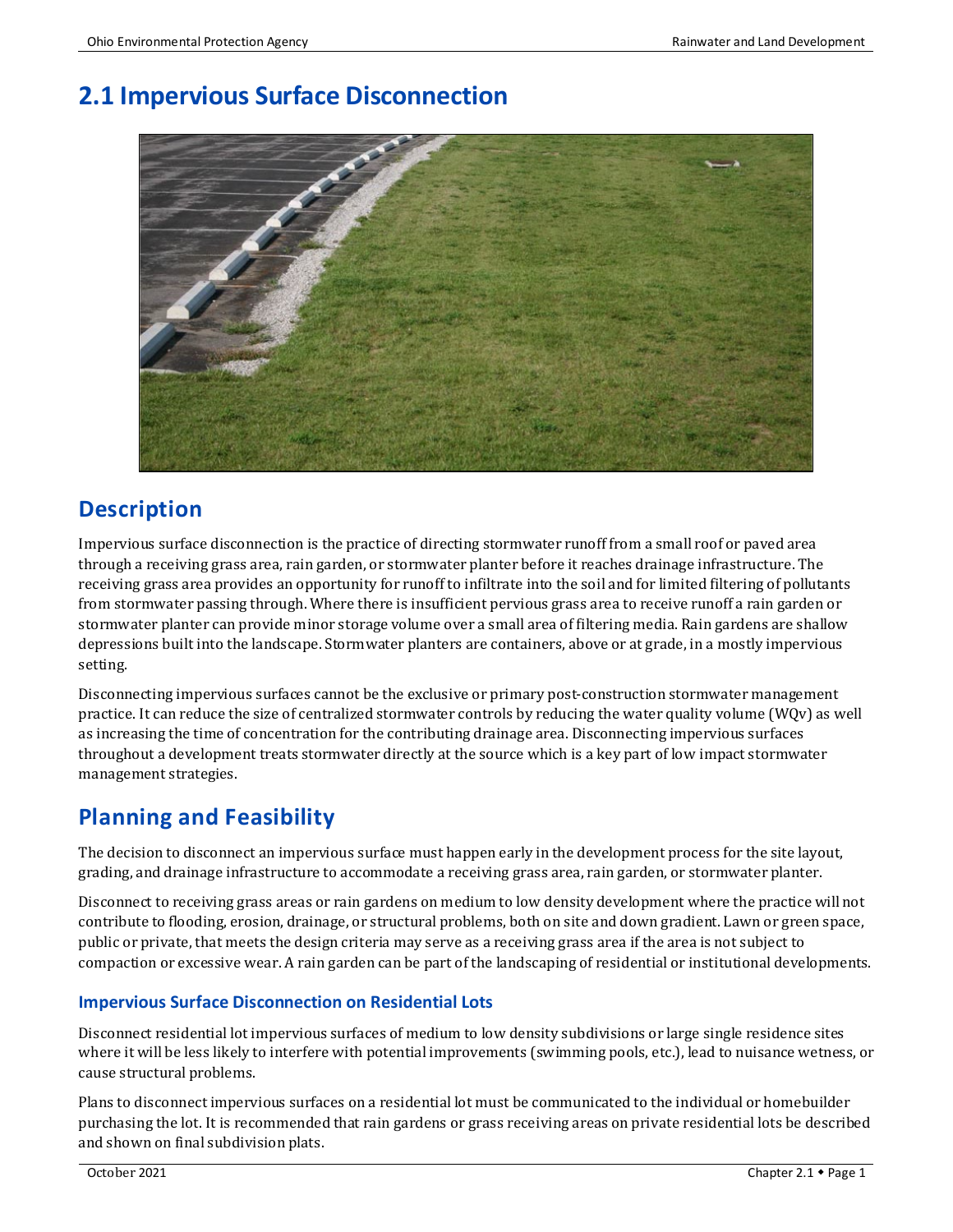A residential receiving grass area or raingarden is often planned before the designer knows the exact position and dimensions of the dwelling unit. Disconnections may be sized on reasonable estimates of the structure; however, the general grading of an individual lot must be planned to locate and specify the disconnection practice(s) in the storm water pollution prevention plan (SWP3) and project documents.

Clearly delineate a receiving grass area or raingarden on the construction drawings and SWP3 for each lot impervious surface disconnection is applied to. Locate a practice where it can be reasonably expected to receive flow over the life of the development. Do not plan a receiving area or raingarden on or upgradient of household sewage treatment systems.

Maintaining lawn as a receiving grass area is straightforward but a rain garden requires a higher degree of upkeep that may be beyond the interest of the homeowner. Ensure the homeowner will routinely maintain a raingarden or allow an easement for maintenance by others.

## **Credits**

#### **Table 2.1.1 Credits for Impervious Surface Disconnection Meeting the Criteria Given in This Chapter**

| <b>Objective</b>                        | Credit                                                                                                                                      |  |
|-----------------------------------------|---------------------------------------------------------------------------------------------------------------------------------------------|--|
| <b>Runoff Reduction Volume</b><br>(RRv) | 0.04 ft <sup>3</sup> per square foot of receiving grass area on Hydrologic Soil Group A or B soil.                                          |  |
|                                         | 0.02 ft <sup>3</sup> per square foot of receiving grass area on Hydrologic Soil Group C or D soil.                                          |  |
|                                         | 0.04 ft <sup>3</sup> per square foot of receiving grass area restored by topsoil (see Chapter 1.4).                                         |  |
|                                         | The design surface storage volume of a rain garden or stormwater planter, up to 100<br>percent of the WQv for the practice's drainage area. |  |
|                                         | RRv credits must be calculated using the Runoff Reduction Spreadsheet and may not<br>exceed the WQv calculated for the practice.            |  |

## **Design Criteria – Receiving Grass Area**

## **Receiving Grass Area**

A grass receiving area can be all or a just a portion of an open space that accepts runoff directly from an impervious surface and conveys sheet flow without eroding or ponding. The space available may constrain the size of the grass receiving area, but it must have the minimum length of flow. Table 2.1.2 gives the dimensions for a grass receiving area eligible for RRv credits.

**Table 2.1.2 Receiving Grass Area Dimensions**

| <b>Disconnection</b><br><b>Type</b> | Length in the Direction of Flow (L)                                               |                                                       |                                                                                                      |
|-------------------------------------|-----------------------------------------------------------------------------------|-------------------------------------------------------|------------------------------------------------------------------------------------------------------|
|                                     | <b>Minimum</b>                                                                    | Maximum                                               | Width (W)                                                                                            |
| Full Edge of<br>Pavement            | 10 feet                                                                           |                                                       | must equal the pavement width                                                                        |
| Pavement<br>with curb cuts          | 10 feet<br>or<br>0.04 x the contributing impervious<br>area, whichever is greater | Up to 100 feet<br>and<br>within the property boundary | equals one-half of the length, up<br>to a maximum width of 20 feet<br>or<br>twice the curb cut width |
| Roof downspout<br>disconnection     | 10 feet or<br>0.04 x the contributing impervious<br>area, whichever is greater    |                                                       | equals one-half of the length, up<br>to a maximum width of 20 feet                                   |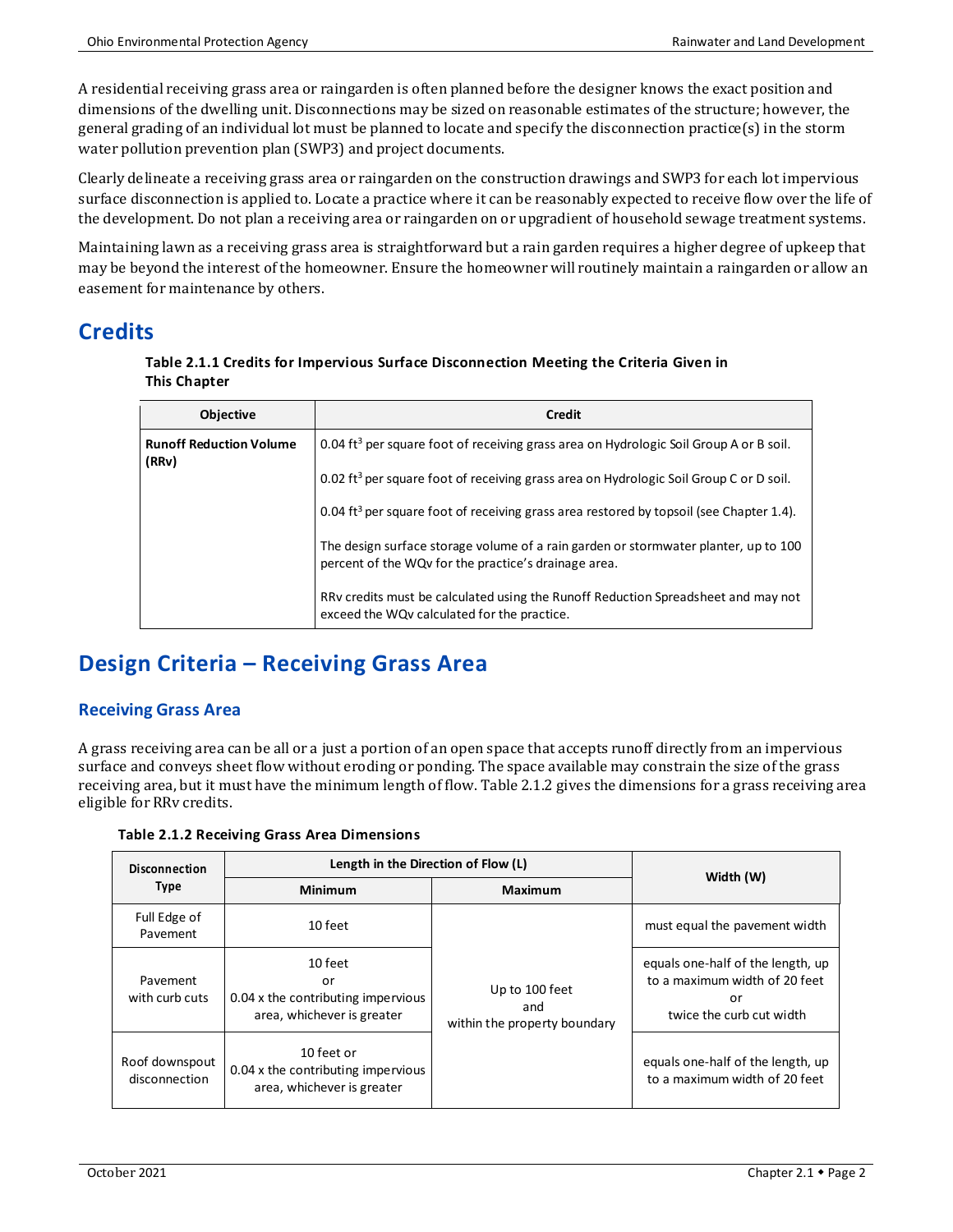### **Contributing Impervious Surface Area**

The maximum impervious surface area discharging to a receiving grass area through a single roof downspout leader or single pavement curb cut opening is 1,000 square feet. Where the full edge of pavement discharges as sheet flow, the contributing length of pavement  $(L_{\text{imp}})$  in the direction of flow shall be a maximum of 100 feet. Use a grass filter strip (Chapter 2.2) for larger impervious surface areas.

### **Disconnecting Pavement to a Receiving Grass Area**

Disconnect the entire edge of pavement as illustrated in Figure 2.1.1.a by omitting curbing to promote sheet flow onto the full width of the receiving grass area. Raised wheel stops that do not obstruct sheet flow are an alternative to curbing. Keep the drop in elevation between pavement and the receiving grass area less than two inches. Consider a gravel verge (see Chapter 2.2) in all cases to absorb minor variations in pavement elevation that may concentrate flow as well as prevent damage to the receiving area from vehicles or snow plowing. In some cases, a concrete verge can create a level transition from pavement to grass while presenting a more familiar pavement border.



**Figure 2.1.1 Illustrations of Pavement Disconnection to a Receiving Grass Area (not to scale)**





 **Figure 2.1.2 a) Raised Wheel Stop and b) Pavement Disconnected with Multiple Curb Cuts**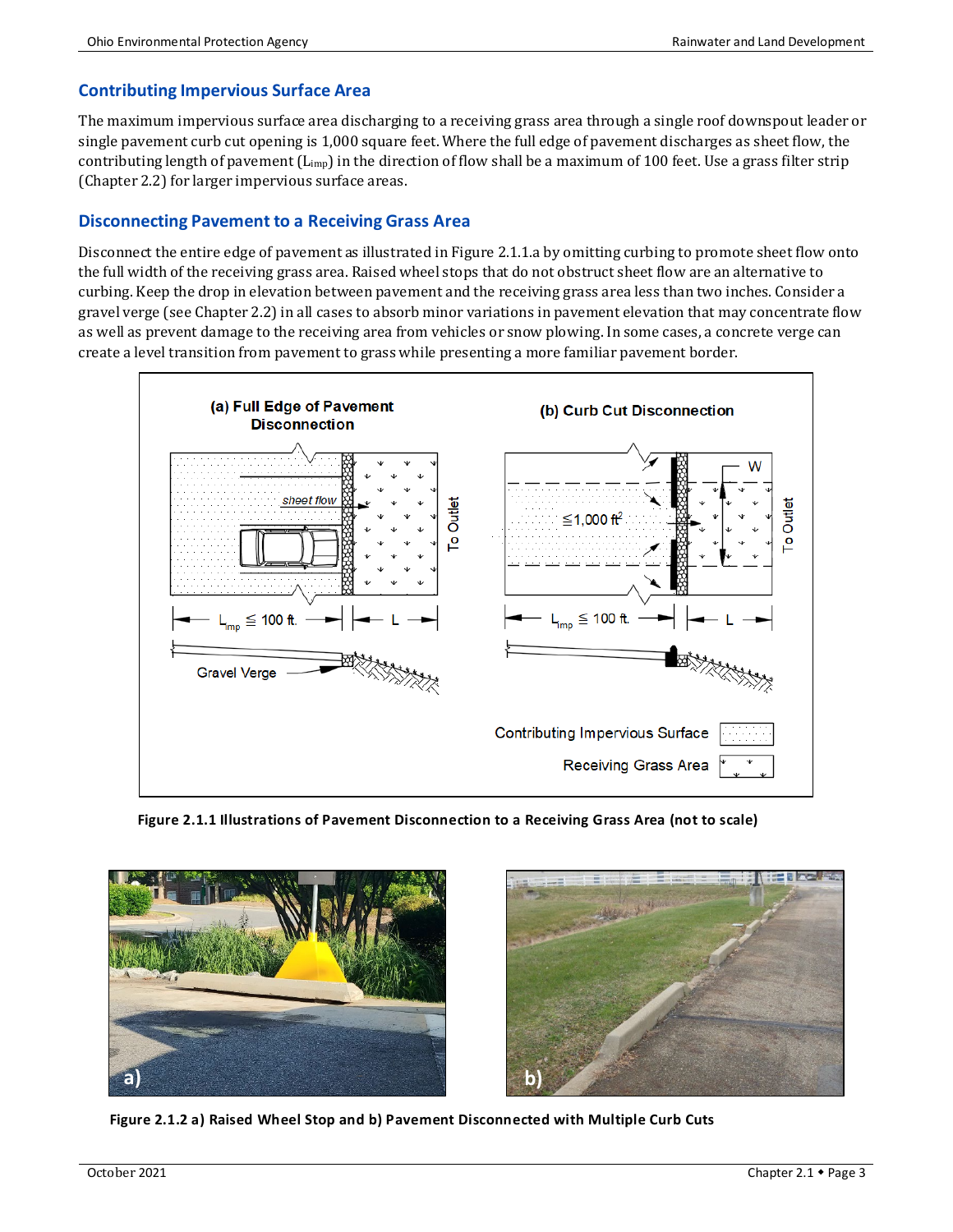Where curbing is necessary, use curb cuts as illustrated in Figure 2.1.1.b to disconnect pavement to a receiving grass area. Design curb cuts at least 24 inches wide with a lip graded towards the receiving area. The opening must be level with the pavement and perpendicular to flow. Distribute multiple curb cuts along the edge of paved areas as shown in Figure 2.1.2.b according to the allowable contributing impervious area per curb cut and/or as necessary to make use of the full width of the grass area available.

### **Disconnecting Roof Downspouts to a Receiving Grass Area**

The length (L) of a grass area receiving runoff from a roof downspout follows the path of flow exiting the downspout to the outlet (for example, catch basin, ditch bank, or upper edge of a conservation area). After determining the length available, the width (W) credited as receiving area will equal one-half of the length  $(W = L \div 2)$  up to a maximum width of 20 feet. This approximation of the area subject to flow eases the calculation. Runoff is likely to spread in an undefined manner along the flow path. This concept is illustrated in Figure 2.1.3 along with receiving grass area dimensions.

The receiving area of roof downspout disconnections should be set back a minimum of five feet from simple foundations and slope away from the structure to prevent structural damage or short-circuiting through footer drains. Structures with sumppumps, basements, or in-ground finished floors may require added setback distance or structural measures as determined by the designer.

Disconnected roof downspouts should include a splash pad. Consider using a gravel spreader that could double as a landscaping border or feature.

### **Receiving Area Slope**

The receiving area must slowly disperse and convey stormwater runoff without prolonged ponding. For all receiving areas, the grade of the first 10 feet of flow length must be a minimum of two percent and maximum of five percent. The remaining length must be less than 25 percent grade.

### **Receiving Area Soil**

A receiving grass area must consist of pervious area in good hydrologic condition (undisturbed soil protected from construction activity or disturbed soil that has been restored). Directing runoff onto compacted soil with insufficient tilth can lead to undesirable surface ponding or wetness. Soil restoration following the minimum specifications for topsoil replacement given in Chapter 1.4 is required to receive the higher RRv credit on HSG C or D soil (see Table 2.1.1).

### **Grass Cover**

The receiving area shall be seeded to develop a cover of non-clumping, deep-rooted, turf-forming perennial grasses proper for the regional climate and local site conditions (for example, full sun, partial sun). Compatible legumes (for example, white clover) may be included in a seed mix to supply nitrogen. Refer to the permanent seeding specifications in Chapter 7. Allow time for a dense grass cover to grow prior to discharging stormwater runoff onto the receiving area.

Although sod may accelerate grass establishment, a high clay content in the sod's soil mass may impede infiltration. When necessary to use sod, place strips perpendicular to flow such that runoff cannot travel down the seams.



**Figure 2.1.3 Illustration of a Roof Downspout Disconnection to a Receiving Grass Area (not to scale)**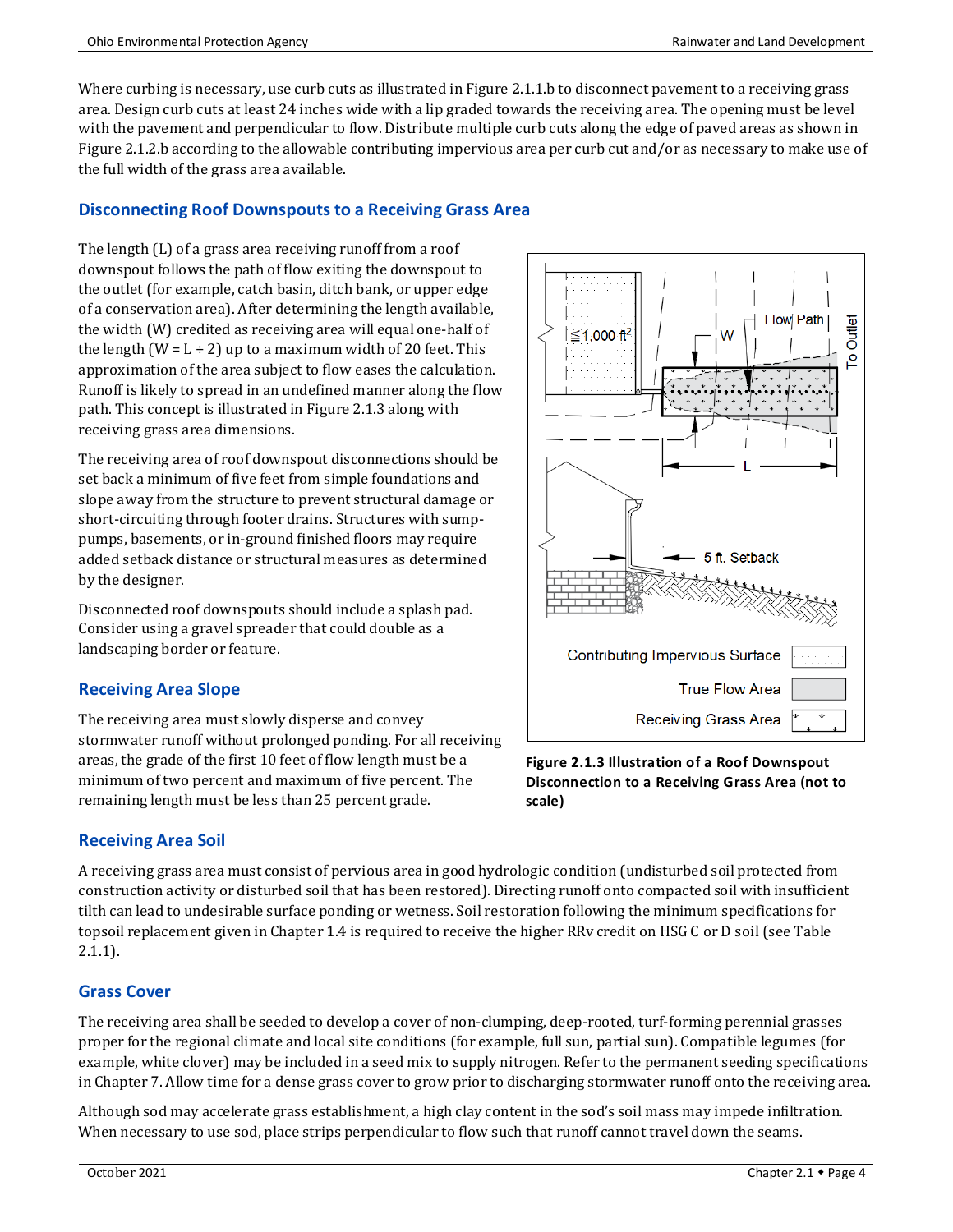A receiving area is considered established when both (1) plants can no longer be pulled free from the soil by hand; and (2) 90 percent cover is achieved which may take multiple growing seasons.

## **Design Criteria - Rain Garden or Stormwater Planter**

Rain gardens and stormwater planters are bioretention practices applied to small contributing drainage areas where the limited runoff volume requires a less rigorous design. Both practices pond stormwater over an engineered soil (filter) media prior to infiltrating to the in-situ soil, discharging through an underdrain, or both. The following criteria apply to disconnect impervious surface through a rain garden or stormwater planter.

### **Contributing Impervious Surface Area**

A raingarden or stormwater planter may receive runoff from a roof downspout or pavement. The maximum impervious surface area discharging to a single rain garden or stormwater planter is 2,500 square feet. Use a bioretention practice (Chapter 2.9) for larger impervious surface areas.



**Figure 2.1.4 Joint Illustration of a Stormwater Planter or Rain Garden with Underdrain to the Left and with Infiltration to the Right (not to scale)**

### **Surface Storage Volume**

The RRv credit for a rain garden or stormwater planter equals the capacity of the storage reservoir above the media surface up to the WQv for the contributing drainage area. The surface storage capacity is determined by the design ponding depth and design media bed area. It will often be less than the WQv.

### **Ponding Depth**

The ponding depth in the storage reservoir of a stormwater planter or raingarden may not exceed 18 inches. Safety and plant survival concerns typically limit the ponding depth to less than 12 inches. A design ponding depth of four to eight inches is recommended.

### **Media Bed Area**

To prevent overloading of the media layer, the area of the media bed must be greater than three percent of the contributing impervious drainage area or

 $A<sub>practive</sub> > 0.03* A<sub>imp</sub>$ 

(Equation 2.1.1)

where  $A_{\text{practive}}$  = the filter bed area of the infiltration/filtration practice (ft<sup>2</sup>), and

 $A_{\text{imp}}$  = contributing impervious drainage area (ft<sup>2</sup>).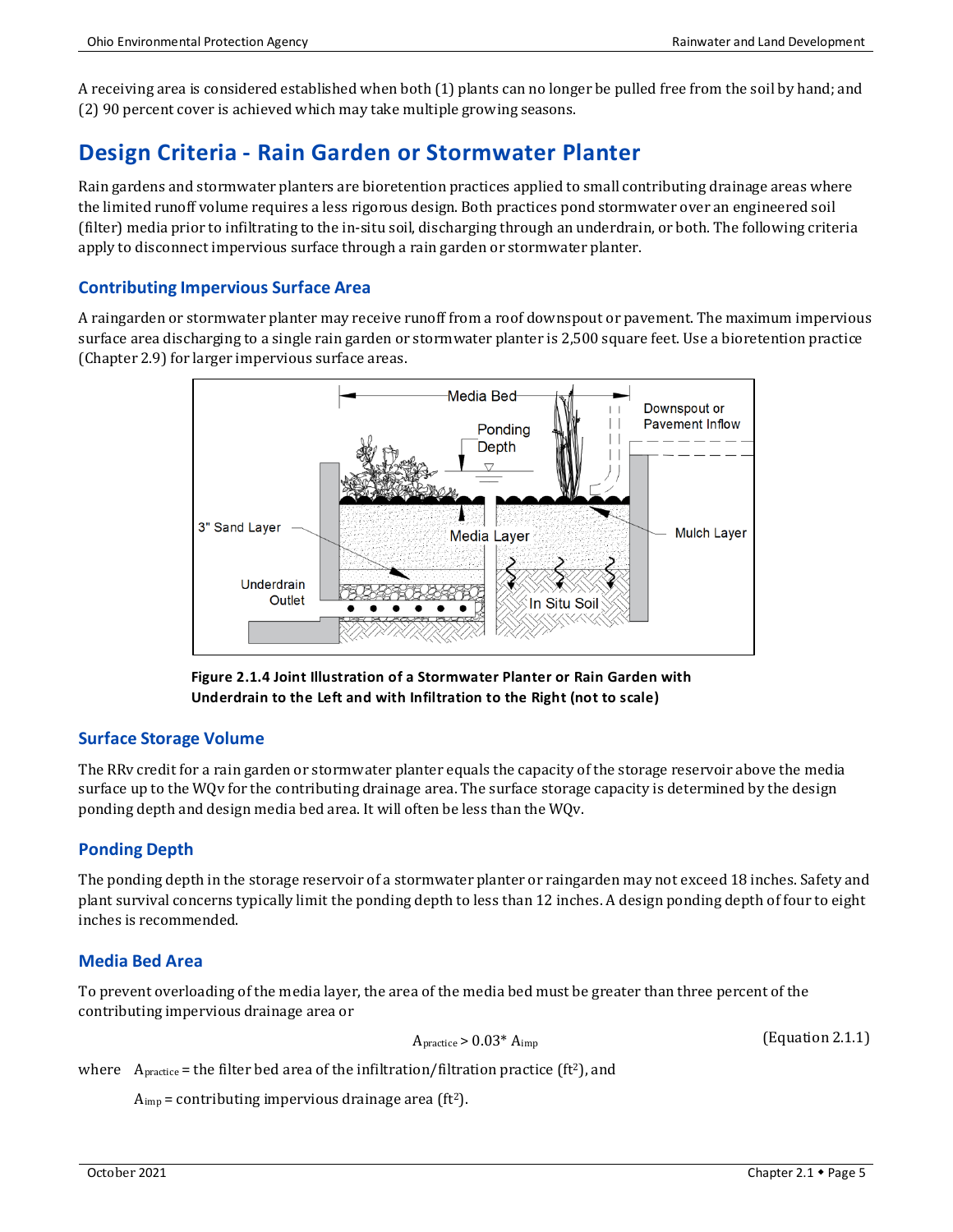### **Media Layer**

Engineered media (soil) facilitates treatment mechanisms in a healthy rooting environment for plants. The media depth must be a minimum of 18 inches. Refer to the bioretention media specification in Chapter 2.9 for composition of the engineered media.

#### **Mulch Layer**

A mulch layer protects the media from erosion, retains moisture for plant growth, helps develop organic matter within the media, and filters some pollutants. Maintain a two- to three-inch-thick layer of course hardwood mulch over the soil media.

### **Inflow and Outflow**

A rain garden or stormwater planter that receives piped or concentrated inflow must include measures at the inlet to both dissipate energy and spread flow over the filter bed without eroding the media. The practice must safely convey flows exceeding the design runoff event without causing erosion or be placed in an off-line configuration.

### **Infiltration and Underdrain**

Design a rain garden or stormwater planter to infiltrate stormwater runoff where the tested infiltration rate of the insitu soil is at least 0.5 inches per hour. Otherwise place an underdrain below the media layer. Encase the perforated underdrain in pea gravel with a three-inch sand separation layer between the media layer and the gravel. Do not use geotextile fabrics that may clog for material separation. Refer to Chapter 2.9 for further design guidance.

### **Landscaping**

Rain gardens and stormwater planters should be landscaped under the direction of a landscape architect, horticulturalist, or another qualified professional. Use hardy grasses, perennials, shrubs and/or trees compatible with the anticipated growing conditions including ponding and draughty conditions. Native, non-invasive plants are recommended. Where necessary, select species tolerant to de-icing salts.

### **Construction Considerations**

A receiving area is best established early in the construction process to give time for a grass to grow prior to receiving stormwater runoff. Protect the receiving area from erosion, sediment, and compaction throughout construction by (1) diverting away construction runoff with silt fence or a diversion dike and (2) prohibiting construction traffic with fence or another barrier.

If construction activity cannot be averted, wait until the area is no longer at risk of being disturbed to replace and restore topsoil to the final elevations and grade. Use biodegradable erosion control matting/blankets to protect soil from erosion and accelerate grass growth. It may be necessary to advise the owner to temporarily divert stormwater away from the receiving area for some time after construction.

Do not install a raingarden or stormwater planter until the drainage area is stable and free from construction sediment.

## **Maintenance Considerations**

The landowner or groundskeeping staff must be advised a rain garden or a stormwater planter serves stormwater management purposes that require it to be maintained different than traditional landscaping. For example, annually removing old mulch and replacing it with new mulch rather than simply replenishing mulch removes captured pollutants and sustains treatment. This is also an opportunity to evaluate the engineered media surface, replacing the surface if clogged.

## **References**

American Society of Civil Engineers/Water Environment Federation. 2012. Design of Urban Stormwater Controls WEF